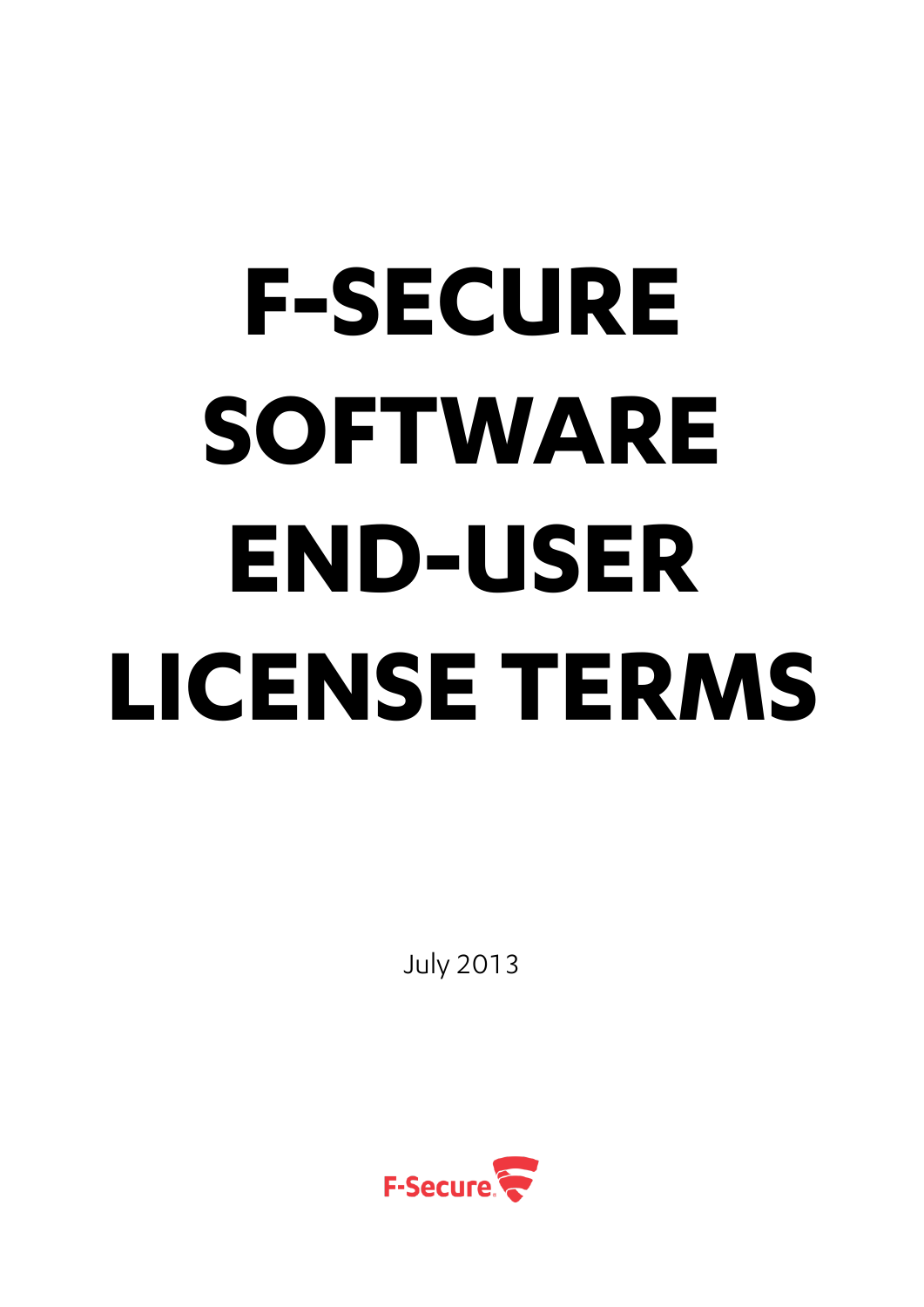IMPORTANT – BEFORE INSTALLING OR USING THE F-SECURE SOFTWARE, CAREFULLY READ THE FOLLOWING LEGAL TERMS ("TERMS"). BY SELECTING THE ACCEPTING OPTION, OR BY INSTALLING, COPYING OR USING THE SOFTWARE OR SOFTWARE-BASED SERVICE YOU (EITHER AN INDIVIDUAL OR AN ENTITY) AGREE THAT YOU HAVE READ THESE TERMS, UNDERSTAND THEM AND AGREE TO BE LEGALLY BOUND BY THEM. IF YOU DO NOT AGREE TO ALL OF THE TERMS, DO NOT INSTALL, USE OR COPY THE SOFTWARE.

These Terms cover any and all F-Secure programs and software based services and web applications licensed by or made available to you, including support tools, web portals directly supporting your use of the Software, related documentation and any updates and upgrades to any of above (together the "Software"). These Terms also apply to such programs that are made available to you under the purchased license or related service agreement where these Terms are specifically appended. You acknowledge and accept that the Software is subject to specific limitations such as purpose of use and certain technical requirements including but not limited to operating system, storage space, geographical location or network connectivity.

#### Commercial license

Subject to the payment of applicable license fees and subject to the following terms and conditions, you have been granted a non-exclusive, non-transferable right to use the specified Software for a specified time period as separately agreed between yourself and F-Secure or its distributors. F-Secure and its licensors reserve any and all rights not expressly granted to you.

You may:

A) install and use the Software only on as many units (typically handheld devices, personal computers, servers or other hardware, jointly referred to as "Device") as stated in the Software, F-Secure License Certificate, applicable invoice, product packaging or agreement where these Terms have been appended. If the Software and/or its services are shared through a network or the Software is used to filter traffic at servers, firewalls or gateways, you must have a license for either scanning capacity or for the total number of users whom the Software provides services to. In such cases you may install the Software on as many units as needed;

B) create copies of the Software for installation and backup purposes only; and

C) extend the number of licenses by purchasing more licenses.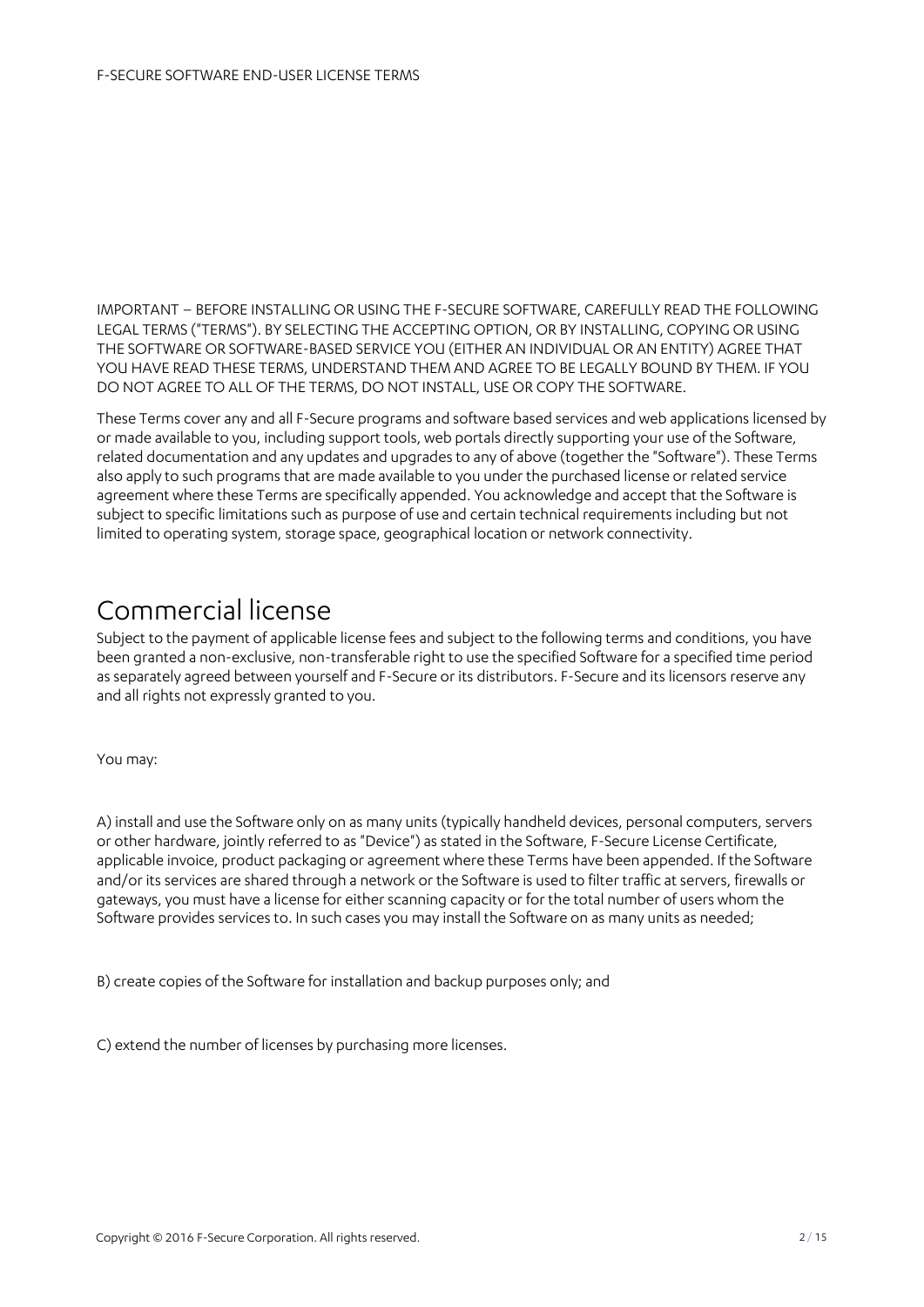# Free license and evaluation license

This chapter applies when you use, download or install a trial, beta or freeware version of the Software or you are granted a license by F-Secure or its distributor expressly for evaluation purposes. Such licenses are always granted on non-exclusive and non-transferable basis. Software (as well as related services) licensed under these schemes are more prone to changes than those licensed under commercial licenses and may have enhanced usage analysis and advertising features. You acknowledge that because the license is nonchargeable; (i) F-Secure have no obligation to provide support or maintenance services, and (ii) F-Secure may at any time terminate your license to the Software, the availability thereof, any of its features, limit or readjust the quota available to you or convert free features to chargeable. Even if you purchase added features to such Software, the above applies to the whole. The above changes or a prolonged period of inactivity may also lead to deletion of or limiting the access to your content managed via the Software. Where such changes effect your use of the Software, you shall be separately notified. This type of license is granted either on a time-limited basis or until terminated by a separate notification. Where the license is granted on a time-limited basis; the license is granted for the sole purpose of evaluating the Software and only for a specified trial period, which will begin on the date that the Software is first downloaded by or delivered to you. After the specified time period you must either buy the Software license from F-Secure or its distributor, or destroy and stop using the Software.

## License for free tools

A non-commercial license is applicable when you use, download or install a Software made available to you by F-Secure or its distributor to be used as a supplementary or case-specific tool. Such Software is licensed to you only for a limited period as a non-exclusive, non-transferable license and is not intended for continuous content security or for other long-term purposes. F-Secure reserve the right to end the ability to use this type of Software at any time and is under no obligation to provide support or maintenance services.

# License limitations

You may not:

A) install and use the Software against these Terms, the F-Secure License Certificate or other related documentation;

B) distribute copies of the Software to a third party, electronically transfer the Software to a computer belonging to a third party, or permit a third party to copy the Software, except and to the extent where such activity is expressly stated in related documentation;

C) modify, adapt, translate, rent, lease, resell, distribute or create derivative works based upon the Software and/or related files (including but not limited to databases, news, descriptions or any other content) or any part thereof;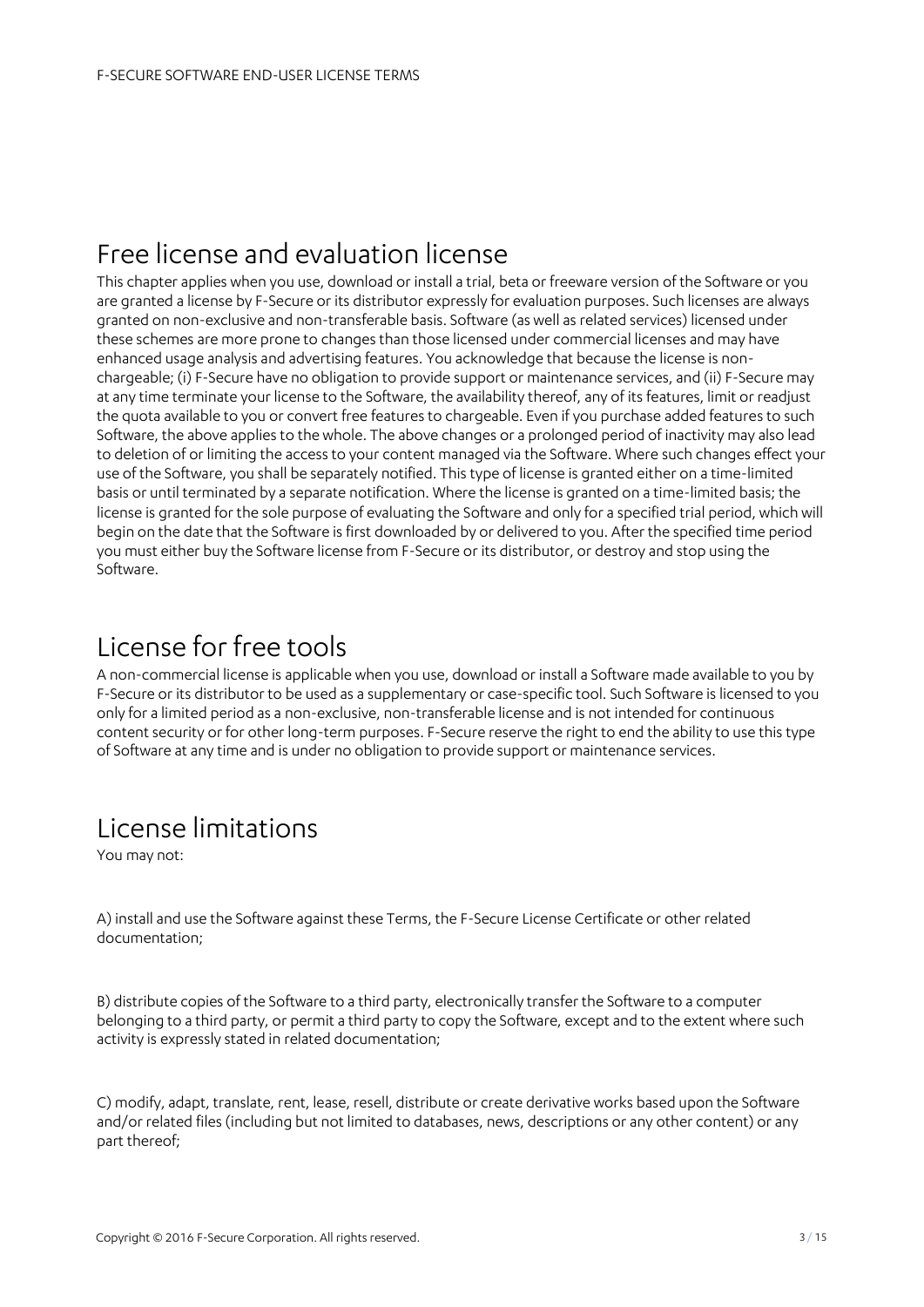D) decompile, reverse engineer, disassemble, or otherwise reduce the Software and/or related files (including but not limited to databases, news, descriptions or communications between applications) to any humanperceivable form (except to the limited extent permitted under mandatory copyright legislation) as the Software contains or may contain trade secrets of F-Secure and its licensors;

E) use the documentation for any purpose except to support your use of the Software;

F) disclose the license authorization code provided for the application installation (including but not limited to subscription key) to any third party;

G) use the Software or any portion thereof to implement any product or service to operate on or in connection with the Software for any other purpose than for which the Software is provided; or

H) where the Software includes an Automatic Update Agent component, use such component to publish, distribute and/or obtain software or content (i) not specifically related to F-Secure products and/or services and (ii) not security-related (or any updates to any such software or content).

Please contact F-Secure directly if you are interested in any other rights to the Software than those granted in these Terms.

#### Title

Title, ownership rights, and intellectual property rights in the Software shall remain with F-Secure and/or its licensors. The Software is protected by copyright laws and international copyright and other intellectual property treaties.

#### Open source licenses

You acknowledge that certain components of the Software may be covered by so-called "open source" software licenses ("OSS Licenses"), which means any software licenses approved as open source licenses by the Open Source Initiative or any substantially similar licenses, including without any limitation any license that, as a condition of distribution of the software licensed under such license, requires that the distributor make the software available in source code format ("Open Source Components"). In respect of the Open Source Components, the following stipulations shall apply; i) to the extent expressly required by the OSS licenses, the terms of relevant OSS licenses (including in particular the scope of license as well as disclaimers of warranties and liabilities) shall apply to the respective Open Source Component(s) in lieu of these Terms and ii) to the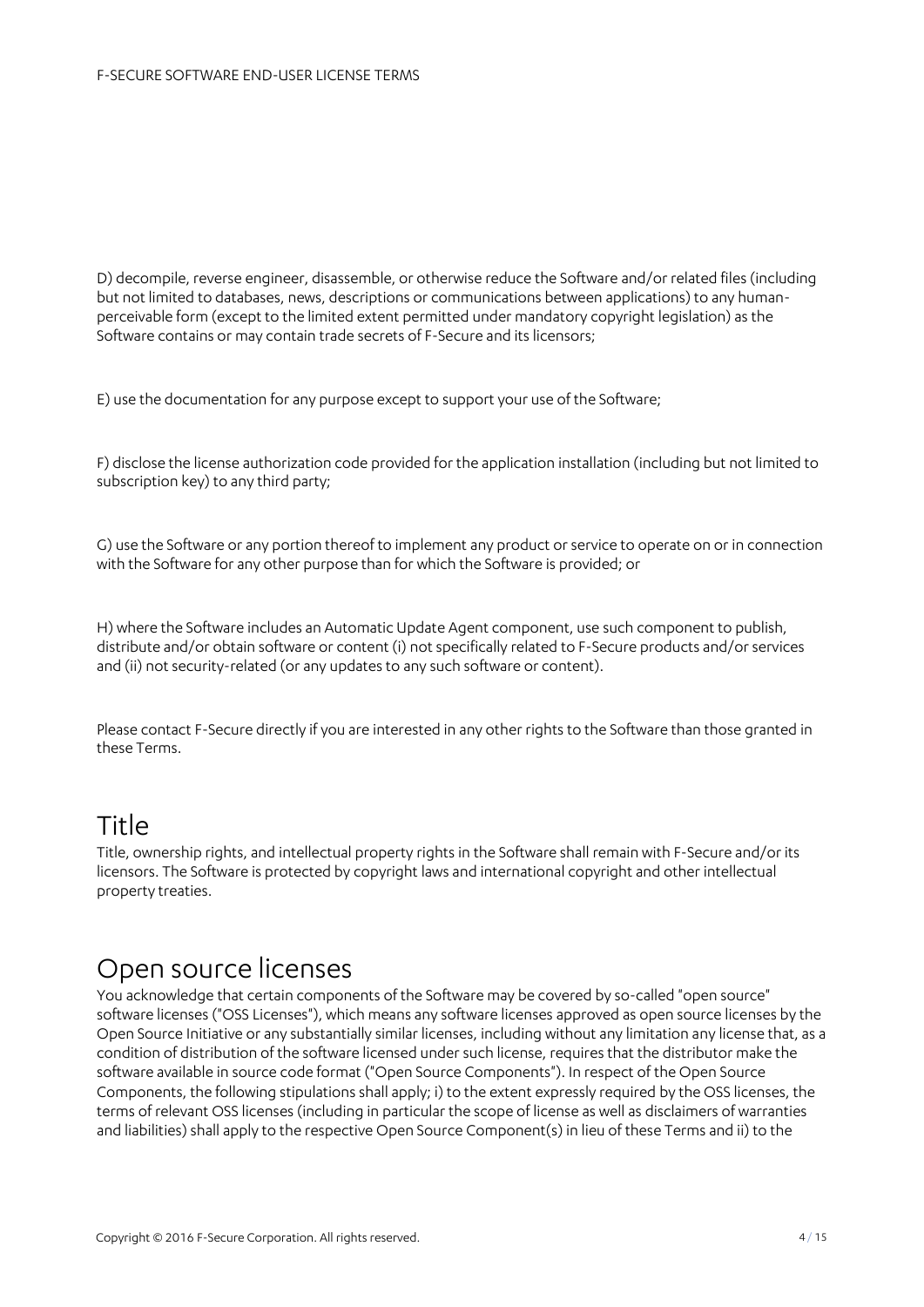extent the applicable terms of OSS Licenses prohibit any of the restrictions in these Terms such restrictions will not apply to respective Open Source Components. Such OSS Licenses relating to respective Open Source Components are located at the installation directory of the Software or in such other place as indicated in the Software, when so required by the terms of OSS Licenses.

# Limited warranty and disclaimers

Limited Warranty on Media. F-Secure warrants the physical media, if any, produced by F-Secure on which the Software is recorded to be free from defects in material and workmanship under normal use for 30 days from the date of delivery. F-Secure does not give any warranties on media if the Software is delivered bundled in or with a third party Device. Any implied warranties on the media, including implied warranties of merchantability and fitness for a particular purpose, are limited in duration to 30 days from the date of delivery. F-Secure will, at its option, replace the media or refund the purchase price of the media. F-Secure shall have no responsibility to replace or refund the purchase price of media which is damaged by accident, abuse, or misapplication.

Disclaimer of Warranty on Software. THE SOFTWARE IS PROVIDED "AS IS", WITHOUT ANY WARRANTY. F-SECURE, ITS LICENSORS AND DISTRIBUTORS DO NOT GUARANTEE THE SOFTWARE OR RELATED DOCUMENTATION IN TERMS OF THEIR CORRECTNESS, ACCURACY, RELIABILITY, OR OTHERWISE. F-SECURE AND ITS LICENSORS AND DISTRIBUTORS EXPRESSLY DISCLAIM ALL IMPLIED WARRANTIES, INCLUDING BUT NOT LIMITED TO IMPLIED WARRANTIES OF TITLE, AVAILABILITY, PERFORMANCE, NON-INFRINGEMENT, MERCHANTABILITY OR FITNESS FOR A PARTICULAR PURPOSE. YOU ASSUME THE ENTIRE RISK AS TO THE RESULTS AND PERFORMANCE OF THE SOFTWARE AND RELATED DOCUMENTATION.

Complete Statement of Warranty. The limited warranty on media provided in the paragraph above is the only warranty that is made by F-Secure. No oral or written information or instructions given by F-Secure, its dealers, distributors, agents, or employees shall create a warranty or in any way increase the scope of the foregoing limited warranty and you may not rely on any such information or instructions. Some jurisdictions do not allow the limitation or exclusion of express or implied warranties, so the above exclusion may not apply to you, and you may have other rights, which may vary from jurisdiction to jurisdiction.

## Limitation of liability

Limitation of Liability for Certain Categories of Damages. IN NO EVENT AND UNDER NO LEGAL THEORY, INCLUDING BUT NOT LIMITED TO TORT OR CONTRACT, SHALL F-SECURE, ITS EMPLOYEES, ITS LICENSORS, ITS DISTRIBUTORS OR ITS SUPPLIERS BE LIABLE TO YOU FOR ANY SPECIAL, CONSEQUENTIAL, INCIDENTAL OR INDIRECT DAMAGES, INCLUDING, BUT NOT LIMITED TO, LOSS OF REVENUE OR PROFIT, LOST OR DAMAGED DATA, FILES, DEVICE OR APPLICATION FAILURE OR MALFUNCTION OR OTHER COMMERCIAL OR ECONOMIC LOSS, ARISING OUT OF THE USE OF, OR INABILITY TO USE, THE SOFTWARE OR RELATED DOCUMENTATION, EVEN IF F-SECURE HAS BEEN ADVISED OF THE POSSIBILITY OF SUCH DAMAGES.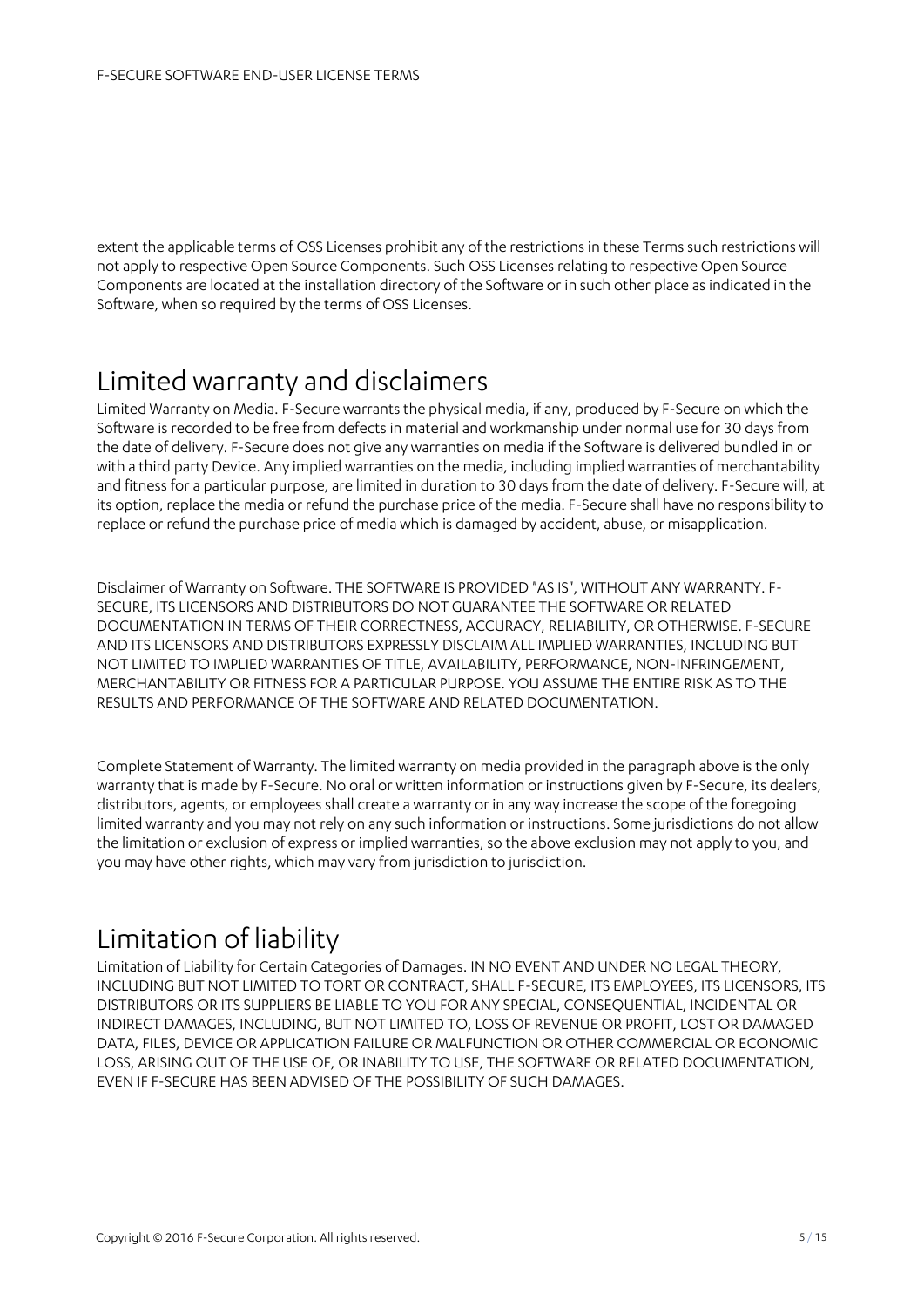Limitation of Aggregate Liability. F-SECURE'S, ITS LICENSORS' OR ITS DISTRIBUTORS' MAXIMUM AGGREGATE LIABILITY TO YOU FOR ACTUAL DAMAGES FOR ANY CAUSE WHATSOEVER SHALL IN NO EVENT EXCEED THE AMOUNT PAID BY YOU FOR THE SOFTWARE. IN CASE OF DAMAGE RESULTING FROM A FAILURE OF THE SOFTWARE LEADING TO LOSS, CORRUPTION, UNAUTHORIZED DISCLOSURE OR EXTENDED UNAVAILABILITY OF THE CONTENT, THE LIABILITY SHALL BE EXPRESSLY LIMITED TO THE AMOUNT PAID FOR YOUR LICENSE TO THE SOFTWARE FOR SIX MONTHS IMMEDIATELY PRECEDING SUCH FAILURE.

Unalienable Consumer Rights, Beneficiaries to Terms. Some jurisdictions do not allow the limitation or exclusion of liability for incidental or consequential damages so the above limitation or exclusion may not apply to you or may apply to you only in part. Nothing contained in these Terms shall prejudice the statutory rights of any party dealing as a consumer. F-Secure is acting also on behalf of its employees, distributors, licensors, suppliers and affiliates to disclaim, exclude and restrict obligations, warranties, and liability as provided in these Terms, but in no other respects and for no other purpose.

Limitation of Liability under German and Austrian Laws. In respect of licenses purchased by consumers residing in Germany or Austria, the following limitations of liabilities shall apply in lieu of sections 1 and 2 above: Concerning claims for damages, claims for compensation of expenses and other liability claims, whether arising in contract, tort, breach of statutory duty or otherwise under this license the following applies: F-Secure, its licensors, its distributors or its suppliers shall be liable without restriction for i) damage caused intentionally or through gross negligence, ii) for claims according to the German/Austrian Product Liability Act and iii) in the case of violating life, body or health. In case of simple negligence, the following applies: F-Secure, its licensors, its distributors or its suppliers shall only be liable insofar as it has breached an essential contractual obligation (cardinal contractual obligation). This liability shall be restricted to the contractually typical and foreseeable damage in the case of material and pecuniary damages.

#### Content

In addition to other terms herein, the following specific terms and conditions apply to Software with content synchronization and backup features.

Purpose. The content management Software is made available to you for the purpose of backing up, transferring, viewing, editing, adapting, copying, synchronizing and sharing (jointly "managing") content (i) that is located on your device and on designated external services, (ii) for which you hold the reproduction and/or communication rights and (iii) that is not illegal under applicable laws. The Software is not an archiving software.

Limitation on Use. The Software is intended to be used for managing only individual files of certain commonly used desktop applications, for example document, photo and video file types. The Software may also be used to manage files / data in third party services, but it does not back-up files from such sources. The Software management capabilities may vary from one Device to another. The Software is not intended to be used to manage (i) content from/made available through corporate network services, (ii) programs, (iii) operating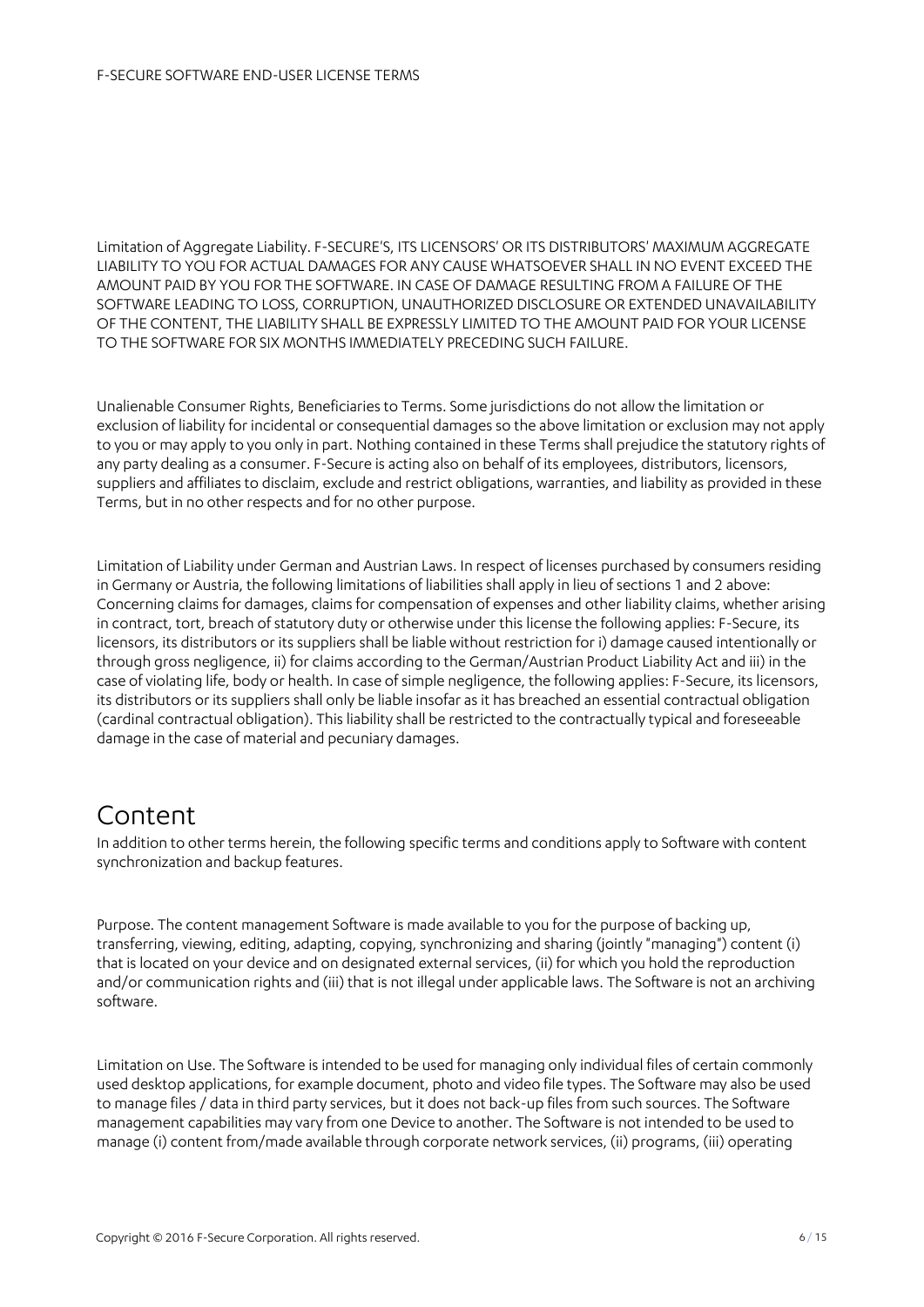systems or (iv) data formats commonly held on servers such as but not limited to databases. You shall refrain from using the Software from backing up content that is not primarily located and stored on your Device and/or internal computer hardware (e.g. external storage devices or content stored on an internal and/or external network). Operations are carried out by the Software automatically by default during a determined period depending on related technical constraints and thus no guarantee is provided for specific period of time during which the backup operations may be finalized.

Data Transfer Costs. You acknowledge that use of Software may result in additional data transfer costs. Such added costs may vary based on type of Device / connection / operator network and you, not F-Secure, are responsible for such costs.

Content Deleted. Content stored by the Software may be deleted because of Software settings, quota changes or your commands. F-Secure have no obligation to store any of your content beyond termination or expiration of the license, but may retain the content / data thereof for a limited period of time in accordance to its privacy policy or may provide a grace period at its discretion.

Permissible Content. You will refrain from managing any i) illegal or infringing content ii) any unlawful, offensive, abusive, obscene, pornographic, harassing, libelous or otherwise inappropriate content or material or iii) any content that is against the permissible content guidelines maintained by the operator from whom you have acquired the Software. You specifically agree to strictly abide by the provisions of the applicable copyright laws and warrant that you have necessary rights and consents where you share content to third parties. IN THIS RESPECT, YOU ARE REMINDED THAT ANY REPRODUCTION, COMMUNICATION OF A WORK AND/OR ANY BROADCASTING OF A PERFORMANCE, AN AUDIO RECORDING OR A VIDEO RECORDING MADE WITHOUT AUTHORIZATION MAY CONSTITUTE AN OFFENCE OR A COPYRIGHT INFRINGEMENT. You alone shall be responsible for the content managed via the Software and more generally for your use of the Software. You are informed that F-Secure and its distributors co-operate with appropriate authorities in regards to illegal or infringing content shared or transferred by you and are entitled to cease or prevent your use of the Software for such activities and remove such content or access to it.

Indemnity. You shall indemnify, defend and hold harmless F-Secure, its licensors, distributors, suppliers (collectively the "Indemnitees") against (i) any and all costs, charges, claims, damages, liabilities incurred and/or proceedings taken against any of the Indemnitees, including without limitation outside legal counsel and consultants fees, resulting from illegal conduct and/or violation of rights of third parties, and/or (ii) any damage that you may cause through your use of the Software.

Security and Access to Content. You are informed that while efforts are taken to make access to and transfer of content secure against third party intrusion, F-Secure provides no guarantees against intrusions due to unlawful interception of data transfers, security breaches on data repositories, incorrect or incomplete implementations of security measures on user Devices or browsers. You are responsible for managing your content, including the access permissions to the content. When you are sharing your content, anyone receiving your copy of the sharing link may access the files you have shared. F-Secure or its distributors shall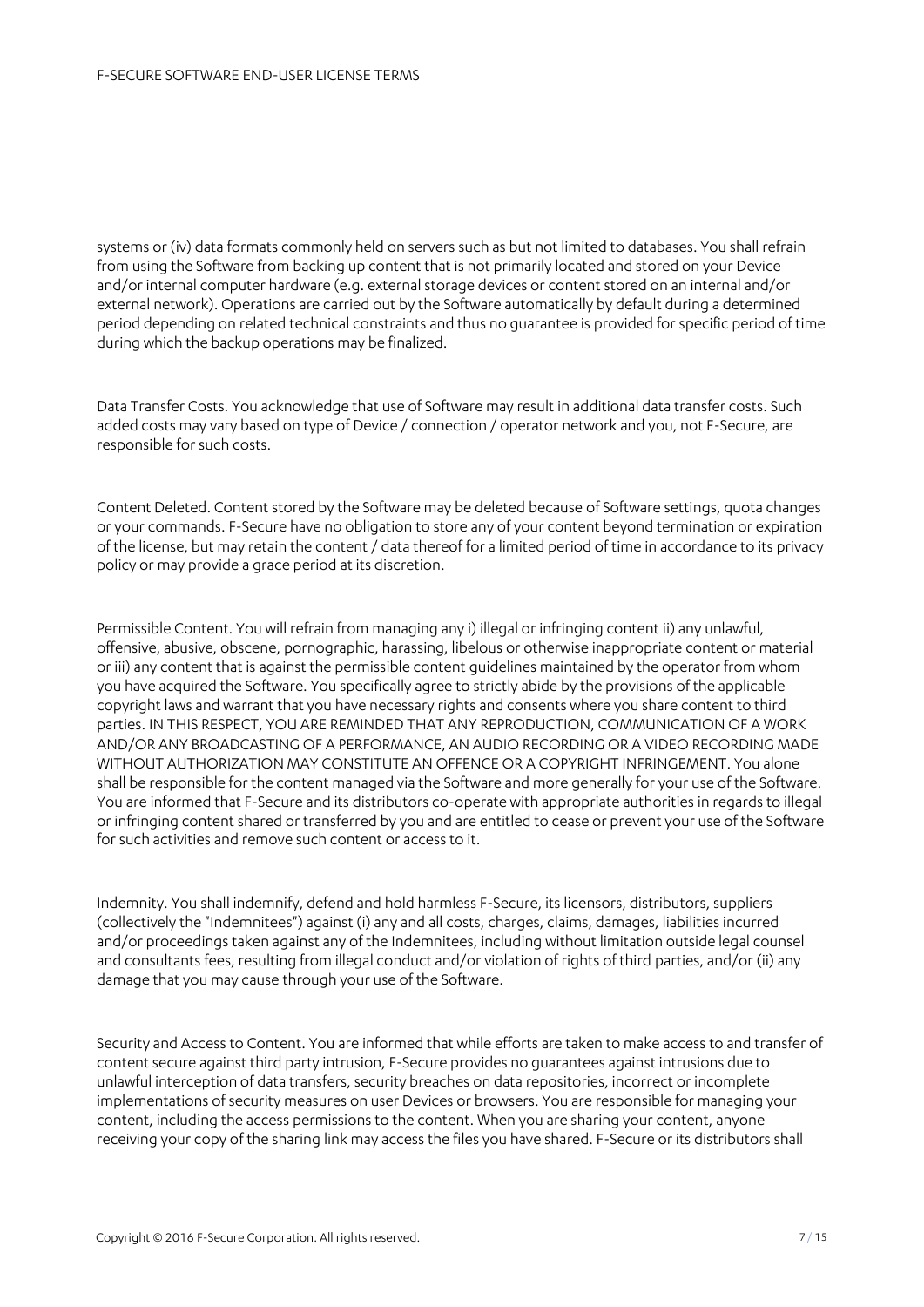not be held liable for unauthorized access by third parties to the content you share or store through your use of the Software.

#### Privacy

Personal Data. To provide you with the services related to the Software and for customer relationship purposes, F-Secure may need to collect and process personal data that relates to your use of the Software and other related services. Such collected personal data typically consists of i) data you actively send to us (e.g. contact / registration information, information disclosed to solve a support issue) and/or ii) data automatically collected by the Software or triggered by your use of particular features (e.g. license/ Device/ software information, phone number, information on your user account activity, geographic location of your Device).

Your Content. The above also applies to content that you manage or back-up via Software. F-Secure restrict its visibility to your content and treats it as private, except for specific cases where F-Secure have a legally established need to access.

Technical Data and Security Data. For F-Secure to provide you with the services related to the Software and to further develop them; the Software has to collect data relating to software applications, Internet, your Device, your content and use of the above. Such data is typically collected in the form of object security data, analysis data, statistics, file metadata, location data and other similar data. This type of data is aggregated or otherwise made anonymous whenever feasibly possible.

Analytics Data. For F-Secure to maintain, develop and enhance the Software and related services; data on performance, environment, usage of the Software and your feedback on the same may also be collected by the Software. This type of data is aggregated or otherwise made anonymous whenever feasibly possible.

Transfers. F-Secure may further disclose or transfer any of the above data to its affiliates, sub-contractors, distributors and operator partners. Such parties may be located in the EEA or outside the EEA. Any transfer of data is done in a secure manner. F-Secure may also process and disclose data where it is necessary to do so to pursue legitimate interests in accordance to applicable laws.

More Information. The collected data varies per Software. You can find more detailed information on personal data processing and contact information in relevant F-Secure privacy policies. F-Secure privacy policies can be found via product user interface or in privacy-section of F-Secure website.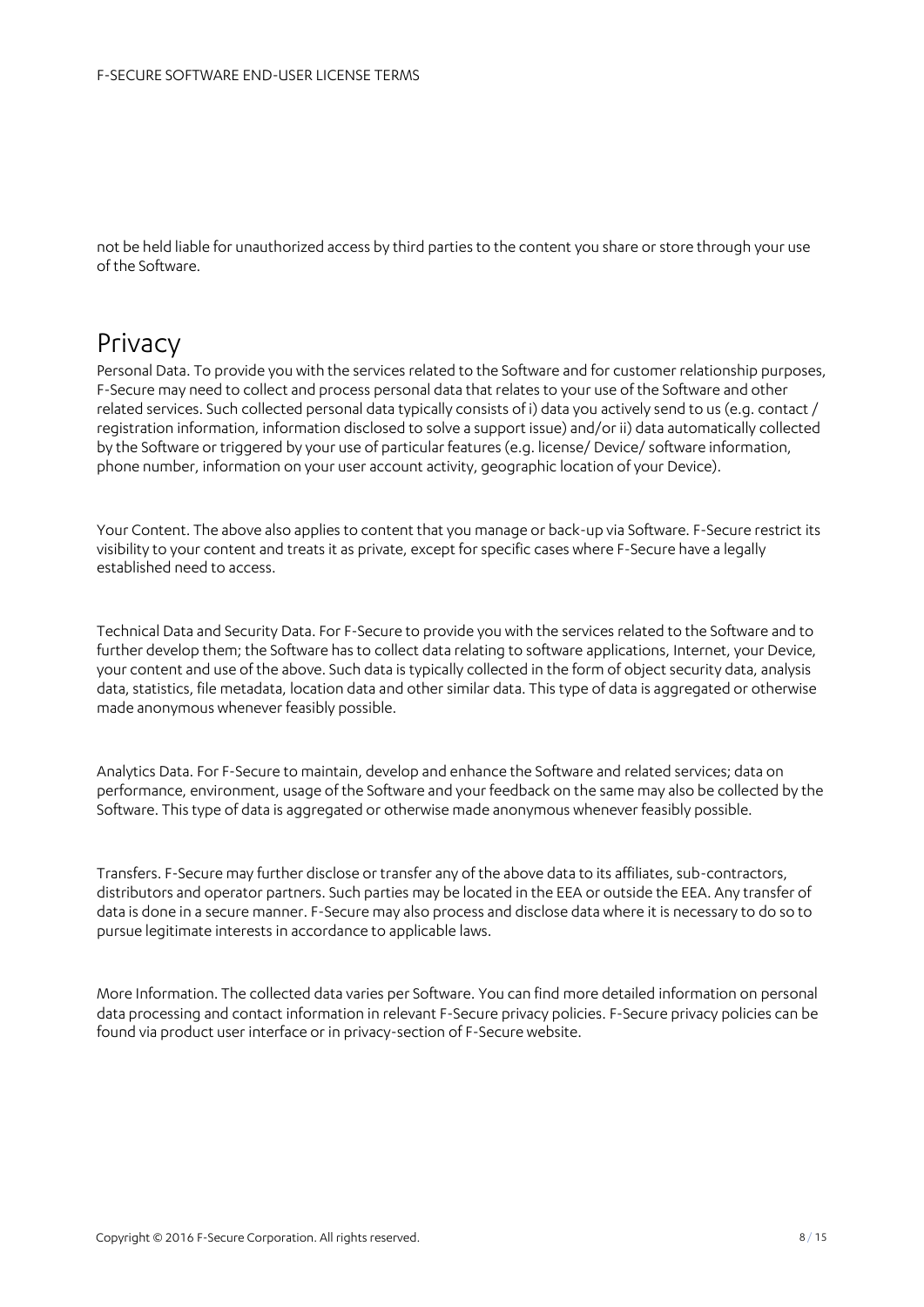# Authorizations from you to F-Secure

For the Software to function as intended, you assign F-Secure to do the following where it is necessary for providing the related Services to you.

Security Operations. You authorize F-Secure, on your behalf, to copy suspicious files containing executable code from your Device or from your third party service accounts linked to Software to F-Secure backend systems, so F-Secure can more effectively analyse them for malicious activity.

Conveying Your Files. Where you are causing the content to be backed up, transferred, copied, duplicated, adapted, altered, utilized, synchronized or published through your use of the Software, you acknowledge that F-Secure (and/or F-Secure's operator partner, as applicable) may also need to process the same content on your behalf for the Software to function. To that effect; you grant F-Secure (and/or F-Secure's operator partner, where applicable) a license to process the content to the extent necessary to enable us to provide you with applicable content management services. You will retain the control of your content.

#### General

Suitability. The Software is subject to certain functional restrictions as informed by F-Secure (or by F-Secure's distributor from whom you have acquired this license) from time to time. You hereby acknowledge and confirm that you have checked its suitability for your own requirements before registering for the Software.

Changes. F-Secure are constantly improving its services. F-Secure reserve the right to modify features or functionality of the Software. F-Secure do such things to provide you with better products or services, to adjust the Software to changes in the market or regulations, to take into account any subsequent technical constraints or for other similar, valid reasons. Hence, F-Secure need to upgrade and make changes to the Software from time to time. Such changes may include adding new features or dropping existing features. You should use the latest version of the Software for optimized security and usability. F-Secure reserve the right to end the maintenance and support for certain versions or for certain operation systems of the Software in accordance to its product life cycle practices. As most F-Secure Software are reliant on frequent updates, this may lead to Software becoming inoperable. Use of Software, for which the maintenance is discontinued, is not recommended and such use is entirely at your own responsibility. More information on product life cycle practices is available on F-Secure website. As the Software is likely to evolve and change during your subscription, F-Secure may need to revise these Terms in connection of update and the revised Terms shall automatically apply to the corresponding versions of the Software distributed with the revised Terms. If any part of these Terms is found void and unenforceable, it will not affect the validity of rest of the Terms, which shall remain valid and enforceable.

Additional Terms. The Software may contain web applications or web portals ('sites'). The use of such sites may be subject to additional terms. You agree to review such sites for additional terms of use and only use such sites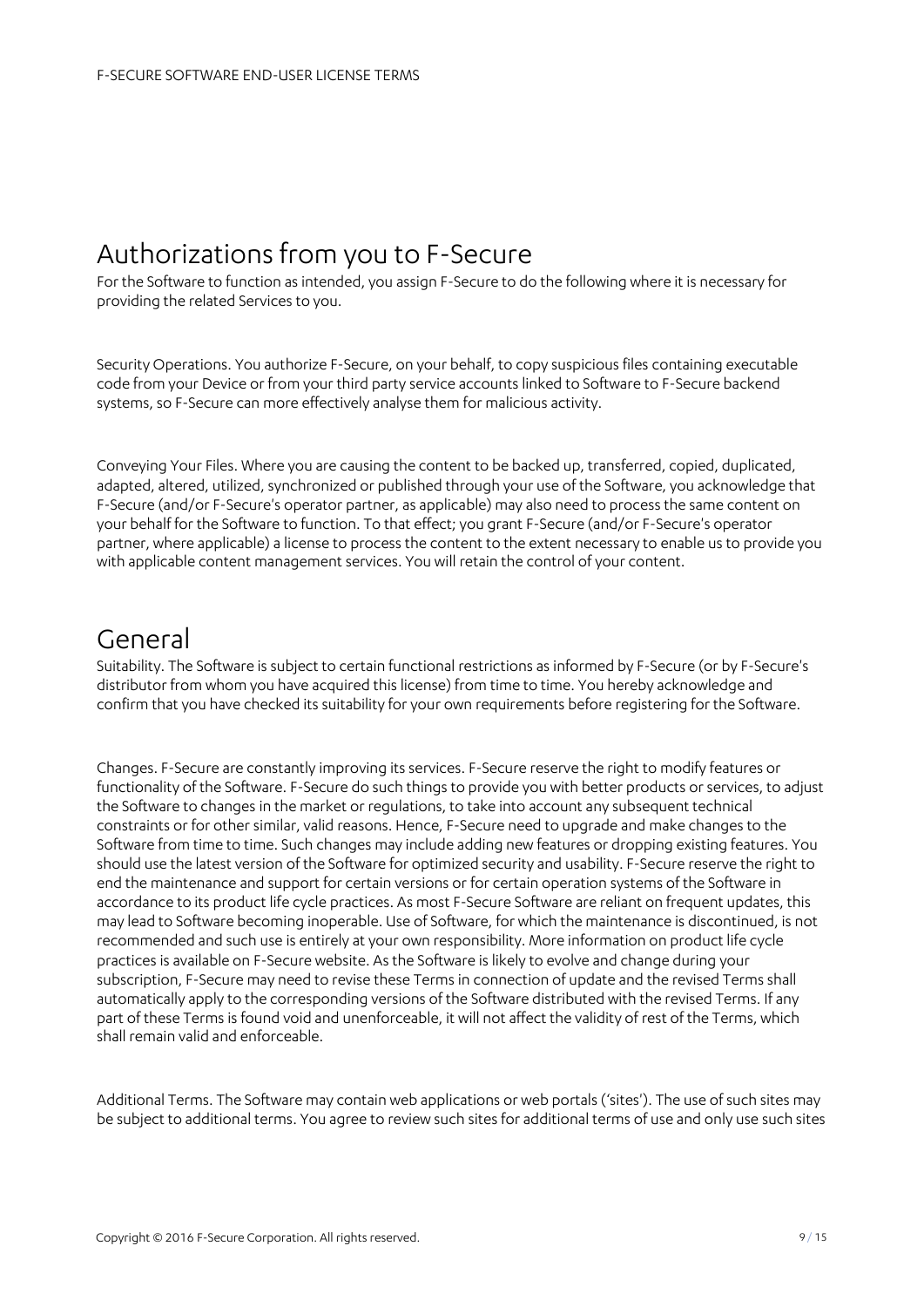accordingly. Such sites may also be those of F-Secure's distributor or of other third parties. F-Secure have no liability whatsoever on any third party sites.

Availability. You are informed and hereby accept that all or part of the Software may be temporarily unavailable / nonoperational for repairs, upgrades, maintenance or for reasons beyond F-Secure's reasonable control (force majeure). F-Secure, its licensors or its distributors shall not be held liable for the consequences of such interruptions and shall undertake to restore the availability / operation of the Software as rapidly as reasonably possible, depending on the technical constraints encountered.

Termination. Without prejudice to any other rights of termination or expiration in these Terms or under contract or law; your license to the Software will end immediately without notice if you are in breach of any of these Terms or use the Software's functions for purposes other than those indicated in official documentation. Where F-Secure observes that you are using the Software i) in breach of these Terms, ii) other applicable terms or iii) its intended purpose, iv) in a manifestly excessive manner, or v) in a manner that could jeopardize its use by a third party (e.g. by monopolizing the access bandwidth); F-Secure reserve the right (i) not to renew your license, (ii) limit your use of the Software and/or part thereof (such as diminishing any available storage space) and/or (iii) terminate the license. In case of termination of the agreement between F-Secure and F-Secure's distributor providing you with the Software, F-Secure or its distributor shall have the option to notify you on premature termination of your license. You shall not be entitled to a refund, damages or other compensation from F-Secure because of such termination. The Terms on restrictions on use shall survive any termination.

Export Restrictions. You acknowledge and agree that the Software may be subject to restrictions and controls imposed by national laws and regulations, including but not limited to European Union export regulations or the United States Export Administration Act (collectively "Export Rules"). You agree and certify that neither the Software nor any direct product thereof is being or will be acquired, shipped, transferred, or re-exported, directly or indirectly, into any country for which such export is prohibited under the Export Rules and the regulations thereunder, nor will it be used for any purpose prohibited by the same. By using the Software, you are acknowledging and agreeing to the foregoing, and you are representing and warranting that you will comply with the Export Rules when either exporting or re-exporting or importing the Software or any underlying information technology. Further, you represent and warrant that you are not a national of any US embargoed country, or a party listed in the U.S. Table of Denial Orders or U.S. Treasury Department's list of Specially Designated Nationals.

U.S. Government License Rights. If this license is acquired for or on behalf of the United States of America, its agencies and/or instrumentalities ("U.S. Government"), you acknowledge that the Software and the documentation are "commercial computer software" and respectively "commercial computer software documentation" as those terms are defined for purposes of the Federal Acquisition Regulations (FARs) in the case of procurement by civilian agencies (48 C.F.R. 2.101) and the Department of Defense Federal Acquisition Regulation Supplement (DFARS) in the case of procurement by units of the Department of Defense (48 C.F.R. 252.227-7014(a)(1) and (5)). Consistent with 48 C.F.R. 12.212 of FARs and 48 C.F.R. 227.7202 of DFARS and other applicable regulations, any use, modification, reproduction, release, performance, display, disclosure or